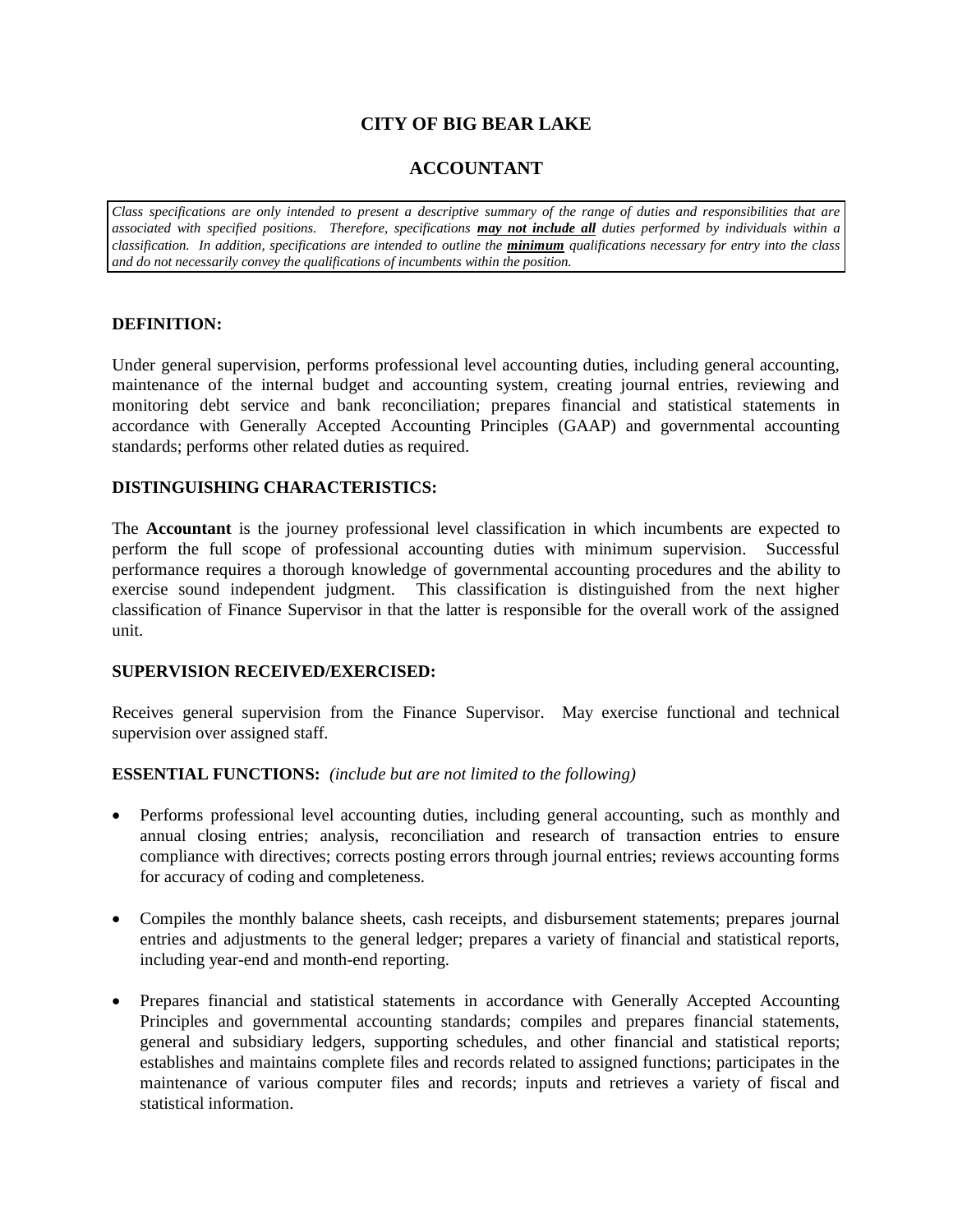- Participates in the operation of automated financial management systems; identifies, develops, and implements new applications as needed.
- Researches and answers financial and budgetary inquiries by staff, City Management and the public.
- Advises operating departments on established City accounting procedures and regulations; attends meetings and conferences as required.
- Establishes positive working relationships with representatives of community organizations, state/local agencies and associations, City management and staff, and the public.

## **PHYSICAL, MENTAL, AND ENVIRONMENTAL WORKING CONDITIONS:**

Position requires prolonged sitting, standing, walking, reaching, twisting, turning, kneeling, bending, squatting, and stooping in the performance of daily activities. The position also requires grasping, repetitive hand movement and fine coordination in preparing statistical reports and data using a computer keyboard. Additionally, the position requires near vision in reading correspondence, statistical data, and using a computer. Acute hearing is required when providing phone and personal service. The ability to lift, drag, and push files, paper, and documents weighing up to 25 pounds also is required.

Some of these requirements may be accommodated for otherwise qualified individuals requiring and requesting such accommodations.

**QUALIFICATIONS:** *(The following are minimal qualifications necessary for entry into the classification.)*

### **Education and/or Experience:**

Any combination of education and experience that has provided the knowledge, skills, and abilities necessary for an **Accountant**. A typical way of obtaining the required qualifications is to possess two years of responsible professional accounting experience, and a bachelor's degree in accounting, business administration, finance, or a related field. Additional professional level experience may be substituted on a year-for-year basis for up to two years of college.

### **License/Certificate:**

Possession of, or ability to obtain, a valid Class C California driver's license.

**KNOWLEDGE/ABILITIES/SKILLS:** *(The following are a representative sample of the KAS's necessary to perform essential duties of the position.)*

### **Knowledge of:**

Generally Accepted Accounting Principles (GAAP) and Basic Principles of Accounting as prescribed by the Governmental Accounting Standards Board (GASB); principles and practices of municipal government accounting; principles and practices of automated financial systems; grant and fund accounting; account analyses; financial statement preparation; auditing; basic